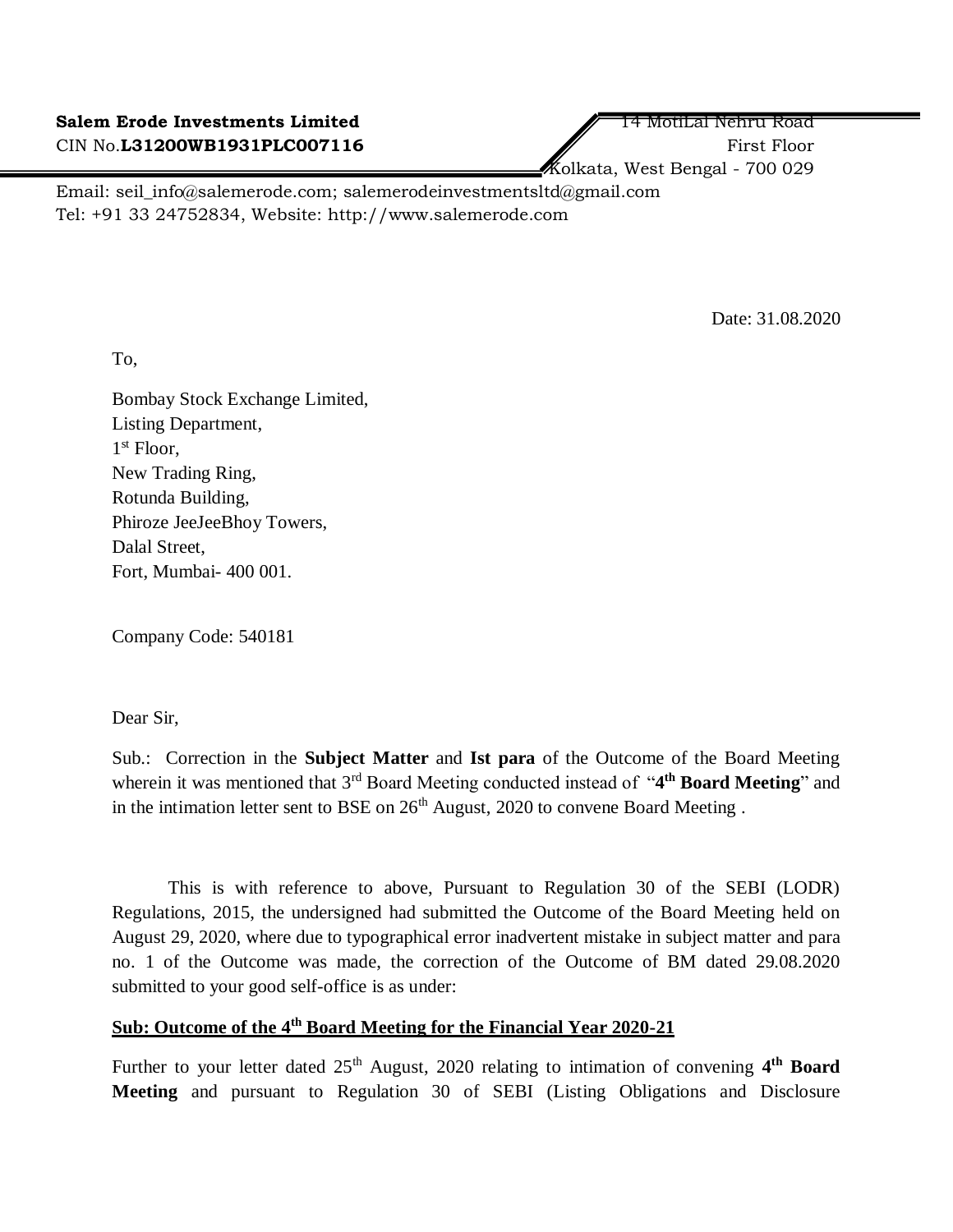Requirement) Regulation, 2015 (hereinafter refer to as "Listing Regulation"), we are pleased to submit the Outcome of 4<sup>th</sup> Board Meeting for the Financial year 2020-21. In this connection please note that the **4 th Board Meeting** of the Company for financial year 2020-21 was convened successfully today on Saturday the  $29<sup>th</sup>$  August, 2020 at the corporate office of the company at V.K.K Building, Main Road, Irinjalakuda, Thrissur (Dist), Kerala- 680121.

All other outcome submitted shall remain unchanged.

Correction in the intimation letter sent on  $26<sup>th</sup>$  August, 2020 is as follows:

## **Sub: Intimation of convening of 4th Board Meeting of 2020-21 to Stock Exchange.**

Pursuant to Regulation 30 of SEBI (Listing Obligations and Disclosure Requirement) Regulation, 2015, this is to inform you that **4 th Board Meeting** for the financial year is scheduled to be held on Saturday, the  $29<sup>th</sup>$  day of August, 2020 at the corporate office of the company at V.K.K Building, Main Road, Irinjalakuda, Thrissur (Dist), Kerala- 680121.

All other intimation submitted shall remain unchanged.

You are requested to take the above information in your record and oblige us.

Thanking You,

With best regards!

**For Salem Erode Investments Ltd.,**

nvestments É **K.G ANILKUMAR** *Innjalakud*<sup>2</sup> **Managing Director** DIN: 00766739

**Place: Irinjalakuda**